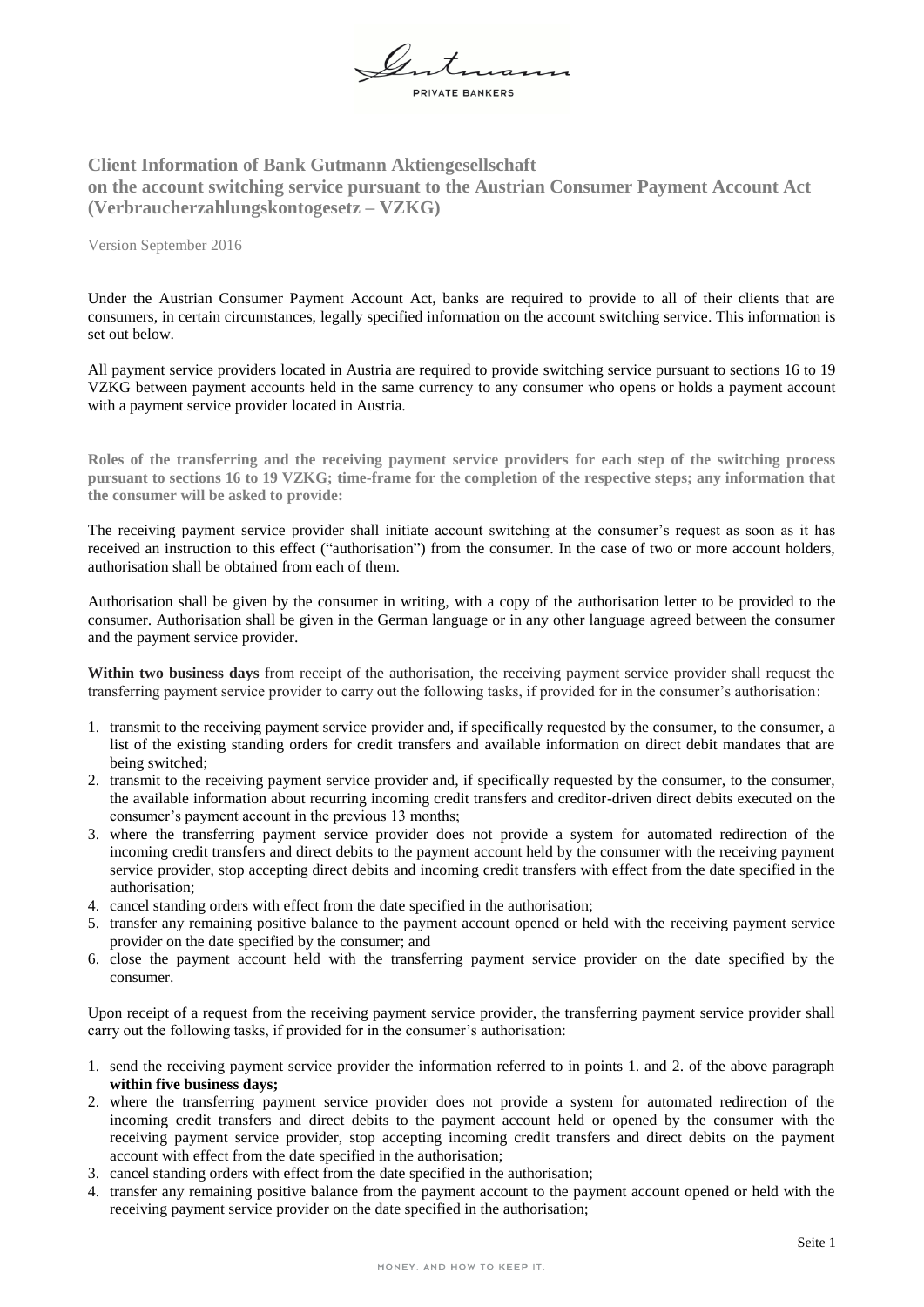$\mathscr{U}$   $\bar{x}$ RIVATE BANKERS

5. without prejudice to any notice period agreed in the framework contract pursuant to section 30 para. 1 ZaDiG (Zahlungsdienstegesetz, i.e. the Austrian Payment Services Act), close the payment account on the date specified in the authorisation if the consumer has no outstanding obligations on that payment account and provided that the actions listed in points 1, 2 and 4 of this paragraph have been completed. The transferring payment service provider shall immediately inform the consumer where such outstanding obligations prevent the consumer's payment account from being closed on the date specified in the authorisation.

**Within five business days** of receipt of the information requested from the transferring payment service provider, the receiving payment service provider shall, if provided for in the authorisation and to the extent that the information provided by the transferring payment service provider or the consumer enables the receiving payment service provider to do so, carry out the following tasks:

- 1. set up the standing orders for credit transfers requested by the consumer and execute them with effect from the date specified in the authorisation;
- 2. make any necessary preparations to accept direct debits and accept them with effect from the date specified in the authorisation;
- 3. where relevant, inform consumers of their right to issue instructions to the payment service provider,
	- a) to limit direct debits collection to a certain amount or periodicity or both;
	- b) where a mandate under a payment scheme does not provide for the right to refund, to verify each direct debit transaction, and to check whether the amount and periodicity of submitted direct debit transaction is equal to the amount and periodicity agreed in the mandate, before debiting his/her payment account, based on the mandaterelated information;
	- c) to block any direct debits to the payment account or to block any direct debits initiated by one or more specified payees or to authorise direct debits only initiated by one or more specified payees;
- 4. inform payers specified in the authorisation and making recurring incoming credit transfers into the consumer's payment account of the details of the consumer's new payment account with the receiving payment service provider and transmit to the payers a copy of this item of the consumer's authorisation (if the receiving payment service provider does not have all the information it needs to inform the payers, it shall ask the consumer or the transferring payment service provider to provide the missing information);
- 5. inform payees specified in the authorisation and using a direct debit to collect funds from the consumer's payment account of the details of the consumer's new payment account with the receiving payment service provider and the date from which direct debits are to be collected from that payment account and transmit to the payees a copy of this item of the consumer's authorisation (if the receiving payment service provider does not have all the information it needs to inform the payees, it shall ask the consumer or the transferring payment service provider to provide the missing information).
- 6. Where the consumer chooses to personally provide the information referred to in points 4 and 5 of this paragraph to the payers or payees rather than provide his/her specific consent to the receiving payment service provider to do so, the receiving payment service provider shall provide the consumer with standard letters providing details of the new payment account and the starting date specified in the authorisation within five business days of receipt of the request for details from the transferring payment service provider.

**Fees, if any, charged by the payment service provider for the account switching process**

The transferring and the receiving payment service provider shall grant consumers free of charge access to their personal details held by them with regard to existing standing orders and direct debits.

The transferring payment service provider provides the information requested by the receiving payment service provider pursuant to section 17 para. 1 (No. 1) VZKG without charging the receiving payment service provider or the consumer.

The transferring payment service provider may charge the consumer for the termination of the payment account held with it only if

- 1. the framework contract was entered into for a period of not more than twelve months,
- 2. the fee had been agreed in the framework contract pursuant to section 28 para. 1 No. 3a ZaDiG and is appropriate and in line with the payment service provider's actual costs and
- 3. notice of termination is not given before the entry into force of an amendment to the framework contract pursuant to section 29 para. 1 No. 2b ZaDiG.